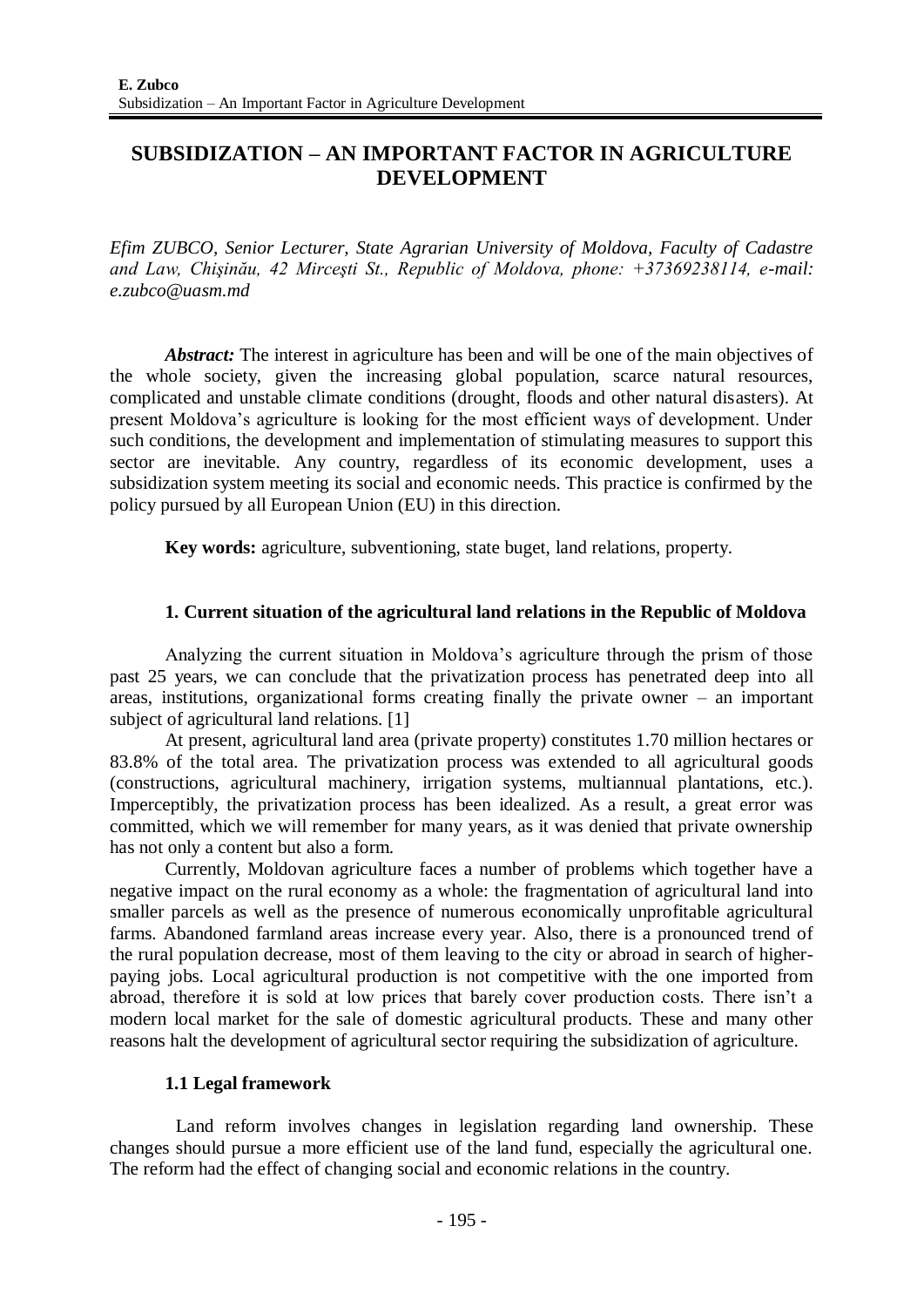The implementation of progressive methods concerning the regulation of land relations in concrete conditions is compulsory. This supposes the development of a legal and normative framework appropriate to the current situation of land relations. The supreme law, in this sense, is the Constitution of the Republic of Moldova. However, state policy in the field of land relations is reflected in the development of Land Code no. 828-XII of 25.12.1991 with all the modifications made so far. [2] At present, a new project of the Land Code was developed, which includes a new content on the regulation of land relations under current market economy conditions. It is now necessary to develop a number of other legislative acts in the field of land relations.

### **1.2 Object and subject**

The subject of this study is represented by the agricultural land involved in the subsidizing process in terms of market economy. Agricultural land includes a wide and varied spectrum of categories and subcategories of land use. In this context, subsidization has an important role, serving as a regulatory mechanism of the state in using them efficiently.

Moldova's agriculture is dominated by several legal forms of organization based both on associated and individual principles. However, the future of agriculture and its progress will depend on the harmonious development of both associated and individual businesses. Agriculture is a sector in which the legal forms of organization were mostly affected by the economic reforms and by the implementation of market relations. The reform has modified the economic essence of production process in agriculture - property. State monopoly on land ownership and other agricultural goods has been transformed into private property.

More detailed information on the distribution of the private agricultural land fund according to the legal forms of organization is shown in Table 1. [4] Analyzing the data presented in this table, it could be observed that most agricultural land is used by the agricultural farms (AF) and limited liability companies (LLC). Also, a large area of agricultural land is processed independently by individuals (physical persons - owners). Other legal forms of agricultural land organization have a smaller area: agricultural cooperatives - 93.83 ha and joint stock companies - 32.3 ha. The category of other lands includes: farm plots with fruit plantations, auxiliary plots, monasteries and other religion-supporting organizations (institutions), etc.

| <b>Indicator</b>                            | Total area,<br>thousand ha | <b>Legal forms of organization</b> |            |       |              |                          |                      |
|---------------------------------------------|----------------------------|------------------------------------|------------|-------|--------------|--------------------------|----------------------|
|                                             |                            | AF                                 | <b>LLC</b> | AC    | $_{\rm JSC}$ | IP                       | <b>Other</b><br>land |
|                                             |                            |                                    |            |       | n            |                          |                      |
| <b>Total land</b>                           | 1699,29                    | 540,19                             | 739,33     | 93,83 | 32,3         | 219,86                   | 73,58                |
| <b>Including:</b><br><b>Individual land</b> | 879,23                     | 453,09                             | 99,65      | 25,53 | 7,52         | 219,86                   | 73,58                |
| <b>Leased land</b>                          | 820,06                     | 87,10                              | 639,68     | 68.5  | 24,78        | $\overline{\phantom{0}}$ |                      |

**Table 1. Legal forms of organization of the privately held agricultural land, 2015** 

*Source: elaborated by the author based on data provided by the land cadaster of the Republic of Moldova*

State's subsidization policy is carried out through the Agency of Intervention and Payments for Agriculture (AIPA) created by Government Decision no. 60 of 04.02.2010. AIPA is an administrative body under the Ministry of Agriculture and Food Industry, which is responsible for managing the financial resources, intended to support farmers, monitoring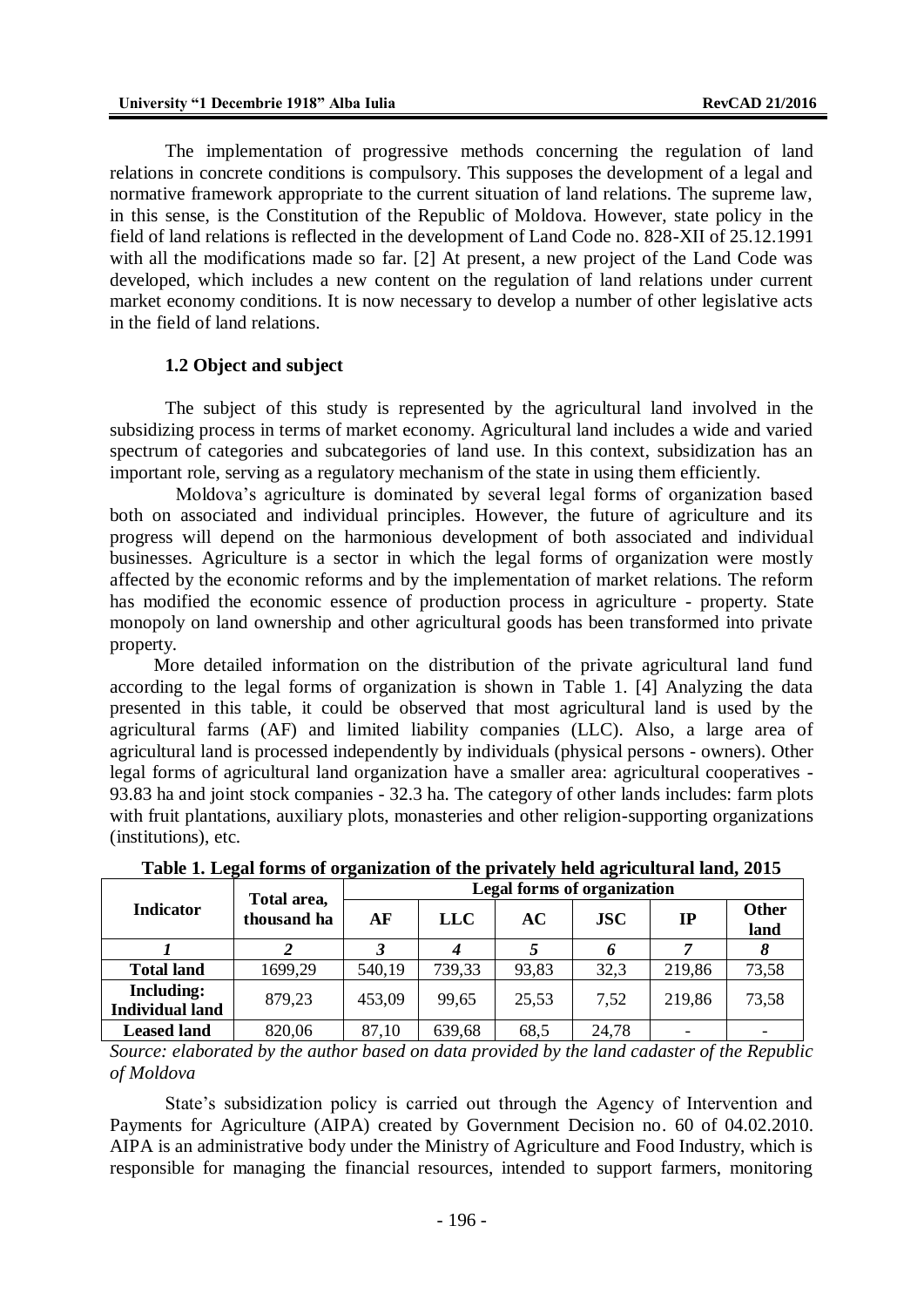their distribution and evaluating the quantitative and qualitative impact of measures meant to support farmers by the state.

## **2. Agricultural subsidizing in the Republic of Moldova**

Subsidies represent a mechanism of state influence in managing the economy through the use of funds.

Subsidization of agriculture in the Republic of Moldova is determined annually by the State Budget Law. Deasemenea sunt elaborate și alte acte normative (regulamente, instrucțiuni) care reglementează procesul de subvenționare agricolă, toate fiind plasate pe siteul oficial a Agenției de Intervenție și Plăți pentru Agricultură – www.aipa.md.

Performing a study on the volume of planned annual expenditure for agricultural producers subsidies, it was noticed an increasing trend of their growth which is reflected graphically in figure 1. For the current year, state budget planned 900 million MDL in the form of agricultural subsidies; this is by 290 million MDL more than in the last year.

Stabilization and development of Moldova's agriculture involves: increasing the state budget fund to finance the agricultural sector, modernizing the forms and methods of state support, developing new directions and mechanisms to implement the agricultural policy. Also, the state support system should be flexible and meet both current and long-term farmers'  $\frac{\text{needs.}}{\frac{1000}{1000}}$ 



**Figure 1. Moldova's state budget for subsidizing agricultural producers** *Source: elaborated by the author based on [3]*

Subsidizing is generally a measure to protect local farmers in terms of international competition. Unlike the poor countries, the industrially developed ones practice massive subsidization of agriculture with the aim of supporting local producers to compete with cheaper production imported from the least developed countries. Due to subsidies, we could obtain competitive agricultural products, prosperous agricultural enterprises and sustainable rural development. Agricultural subsidies represent an absolutely necessary help for agricultural development and, at the same time, a way of attracting investments in this area.

### **2.1 Priority directions of subsidization**

An important role for agriculture development is played by the method of subsidies allocation. Volumul fondului de subvenționare este repartizat pe următoarele măsuri de sprijin: [5]

1) stimulating agricultural producers' crediting by the financial institutions;

2) stimulating the agricultural production risk insurance;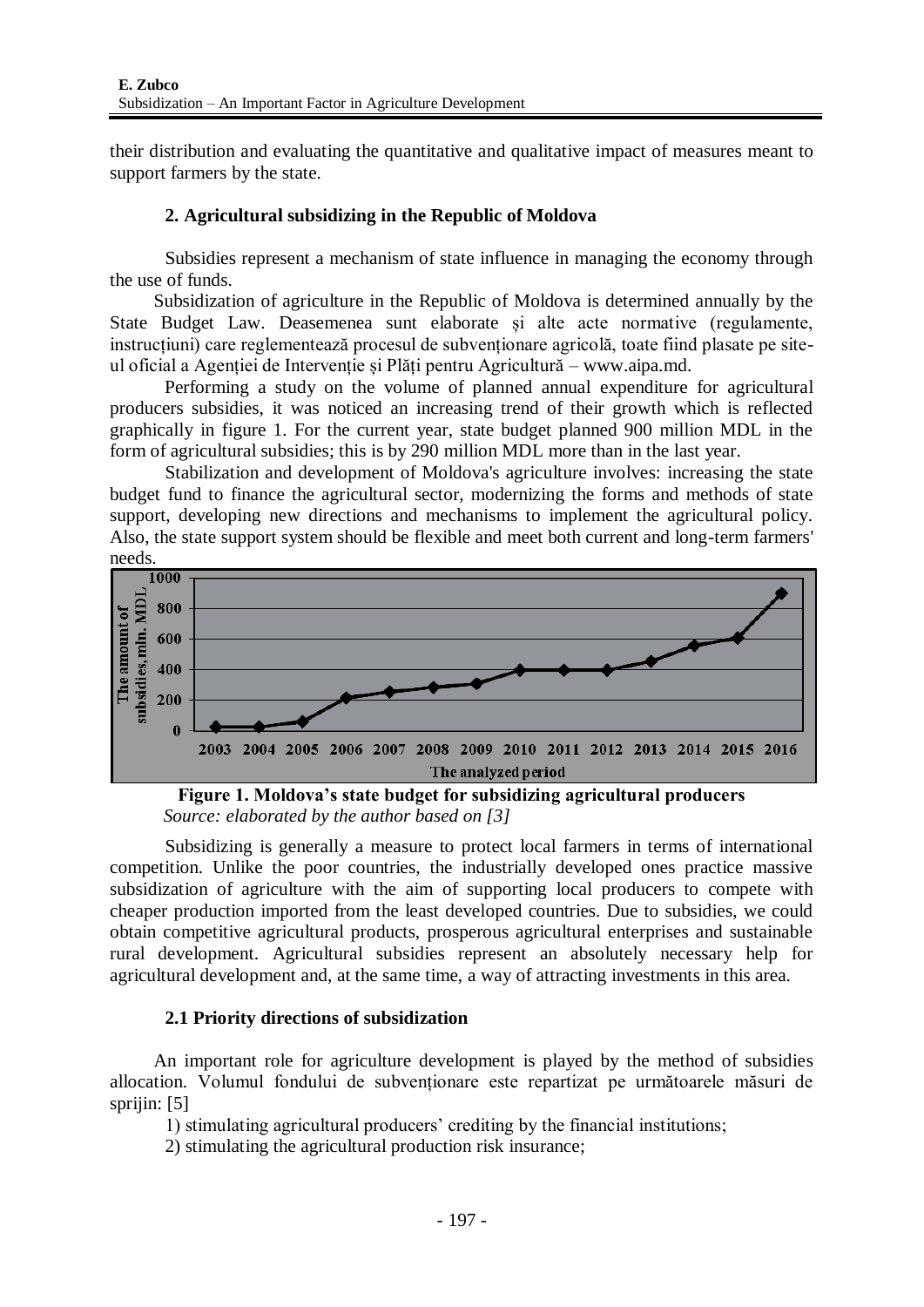3) stimulating investment for clearing the perennial plantations which are subject to cassation, establishment of new perennial plantations and promotion of the wine growing production;

4) stimulating investment for vegetable production in protected environment (winter greenhouses, solaria, tunnels);

5) stimulating investment for purchasing agricultural machinery and equipment, irrigation equipment, antifreeze systems and anti-hail protection equipment;

6) stimulating investment for equipment and technological renovation of the animal husbandry farms;

7) stimulating the purchase of breeding animals and maintaining their genetic background;

8) stimulating investment for the post harvest and processing infrastructure development;

9) stimulating agricultural land consolidation;

10) stimulating the irrigation of agricultural land;

11) Supporting investments in the infrastructure related to the enterprise;

12) Stimulating investments for No-Till and Mini-Till equipment procurement.

In this context, the volume of subsidies planned for each measure will not be uniform. Moldova has limited resources to subsidize the agricultural sector. In this regard, the efficient use of limited budgetary resources is essential. Therefore, it is very important to select thoroughly the priority directions and mechanisms of subsidies allocation in order to increase the level of economic development in rural areas and in the whole country. In this context, we propose two ways to make better use of the subsidies fund:

- subvention with short-term effect;

- subvention with long-term effect.

Taking into consideration the unstable weather conditions for the development of domestic agriculture, there is an increasing need to implement irrigation systems at the state level. In recent years, as a result of agricultural producers' requests, more subsidies are allocated for purchasing agricultural machinery and equipment. Among the priority directions of agriculture should be included the establishment of perennial plantations. Along with the development of the agricultural sector there should be also created conditions for the restoration and operation of the agricultural products processing industry.

#### **2.2 Agricultural subsidy in the EU**

EU countries spend billions of euros to subsidize the agricultural sector, fact which leads to higher volume of agricultural production on the global markets. The high level of agriculture subsidization practiced by the rich countries has a negative impact on the agricultural producers from developing countries.

At present, the EU budget for agriculture and rural development amounts to 40% or 62 billion euros of the total budget [6]. Analyzing the data collected over a period of 14 years, which are reflected in figure 2, we see an increase in subsidies allocated to this area. Compared to the year 2002, in this year there is an increase by 15.5 billion euros or by 33% more. Continuous increase in the volume of subsidies for agriculture and rural development reflects the interest of the EU in the economic development of member countries and their food security.

In the period 2008-2009, the volume of subsidies for agriculture and rural development in the EU fell by about two billion euros compared to 2007. This decrease is due to the influence of the global economic crisis, which was reflected in the development of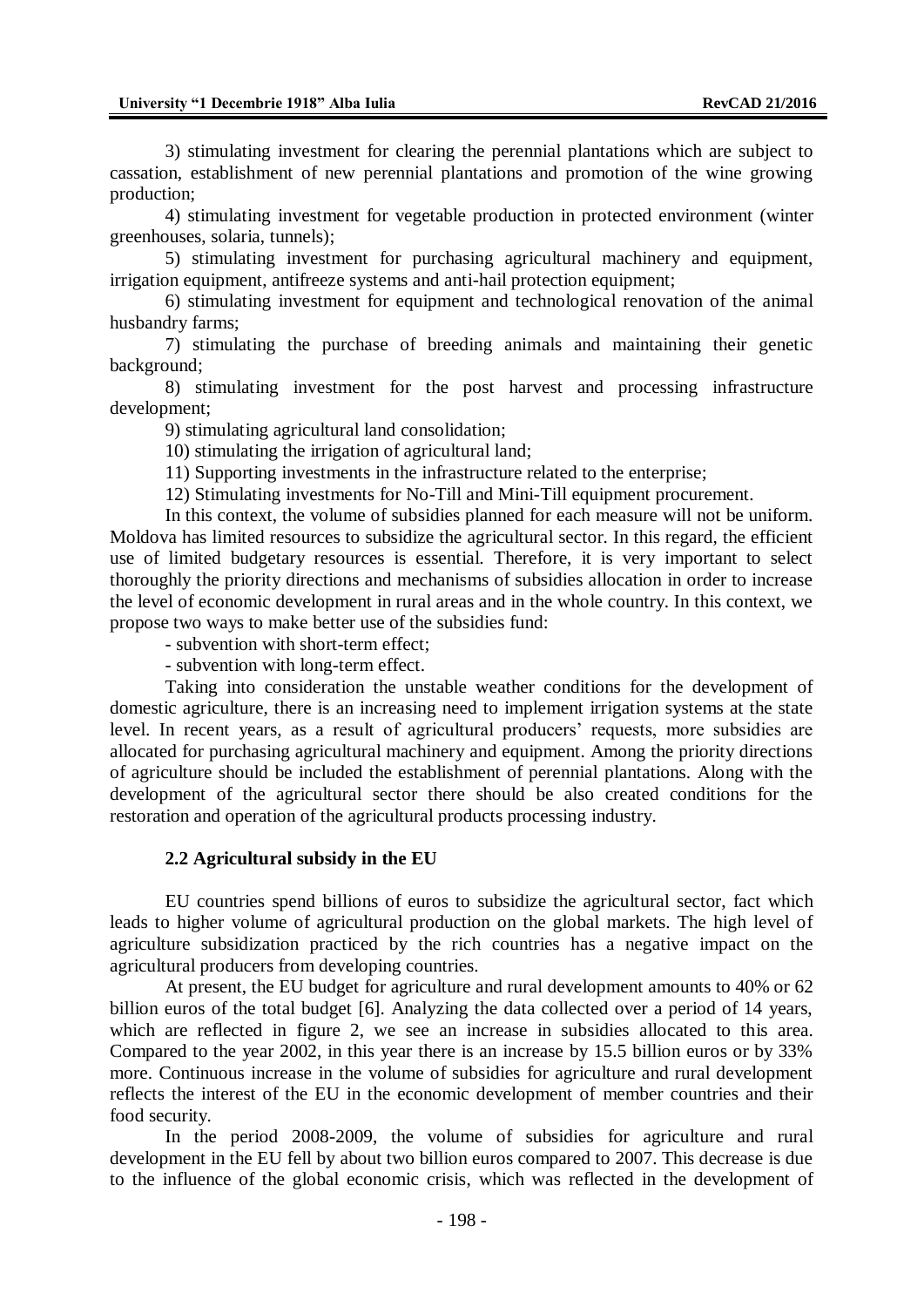several socio-economic areas. The volume of subsidies planned in the EU budget covers almost completely the production costs, the farmers obtaining a pure income from production sale.



*Source: elaborated by the author based on http://ec.europa.eu/budget*

Since 1957, it was developed the Common Agricultural Policy (CAP) focused on agricultural development in a healthy rural environment. Although CAP has undergone a series of reforms in the course of time, we can mention that its basic objectives are still the same. Also, we should point out the specific financing features of the CAP, which takes place in a multiannual financial framework for a period of 7 years.

The overwhelming majority of opinions confirms that the future CAP should keep a strong common policy in order to promote food security and to provide European citizens with a variety of quality and organic food products.

In the rich countries, governments provide grants for scientific research in the field of agriculture and rural areas. The highest shares of agricultural subsidization were registered in South Korea (20 billion USD), Japan (65 billion USD), Indonesia (28 billion USD). In most countries, 94 percent of subsidies were spent by Asia, Europe and North America, leaving only 6 percent for the rest of the world.

### **2.3 Comparative analysis of agricultural subsidies in Moldova and in the EU**

The volume and growth of subsidies in the Republic of Moldova can't be compared with that of the EU, which covers almost all production costs, thus stimulating agricultural



**Of agricultural land in Moldova and in the EU**

activity development and ensuring food security of the EU member countries. In this context providing subvention funds requires the monitoring of their efficient use.

If we do some calculations, we will find out that given the volume of subsidies planned in Moldova's budget, there is a sum of 16 euros (360 MDL) per 1 ha of agricultural land, while in the EU countries the same subsidy is 23 times higher: that is about 368 euros (8100 MDL) per 1 ha. Certainly, this difference in the average value of the **Fig. 3. Average value of subsidies per 1 ha** agricultural subsidies in the Republic